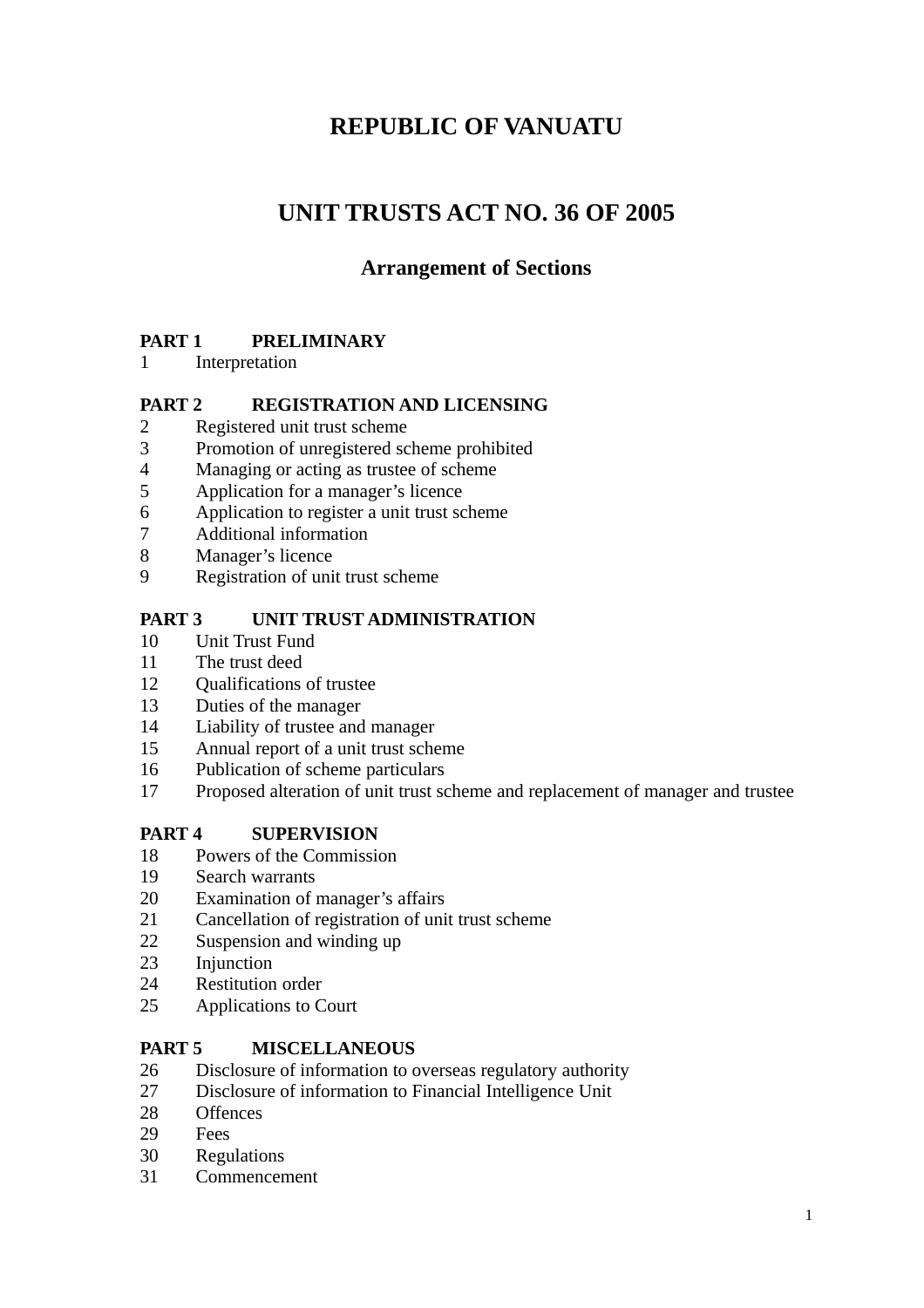# **REPUBLIC OF VANUATU**

**Assent: 30/12/2005 Commencement: 05/06/2006**

# **THE UNIT TRUSTS ACT NO. 36 OF 2005**

An Act to provide for the registration and regulation of unit trusts.

Be it enacted by the President and Parliament as follows:

## **PART 1 – PRELIMINARY**

#### **1 Interpretation**

(1) In this Act, unless the context requires otherwise:

**Commission** means the Vanuatu Financial Services Commission.

**Court** means the Supreme Court.

**legal practitioner** means a person entitled to practice as a legal practitioner in Vanuatu.

**manager** means the manager of a unit trust scheme.

**Minister** means the Minister responsible for finance.

**mutual fund** means a mutual fund registered under the *Mutual Funds Act No.38 of 2005.*

**prospectus**, for a unit trust scheme, means a document, or series of documents, on the basis of which:

- (a) units in the unit trust scheme are offered for sale; or
- (b) persons are invited to purchase units in the unit trust scheme;

but does not include any other advertisement, letter or other communication used in connection with the offer or invitation if, before accepting the offer or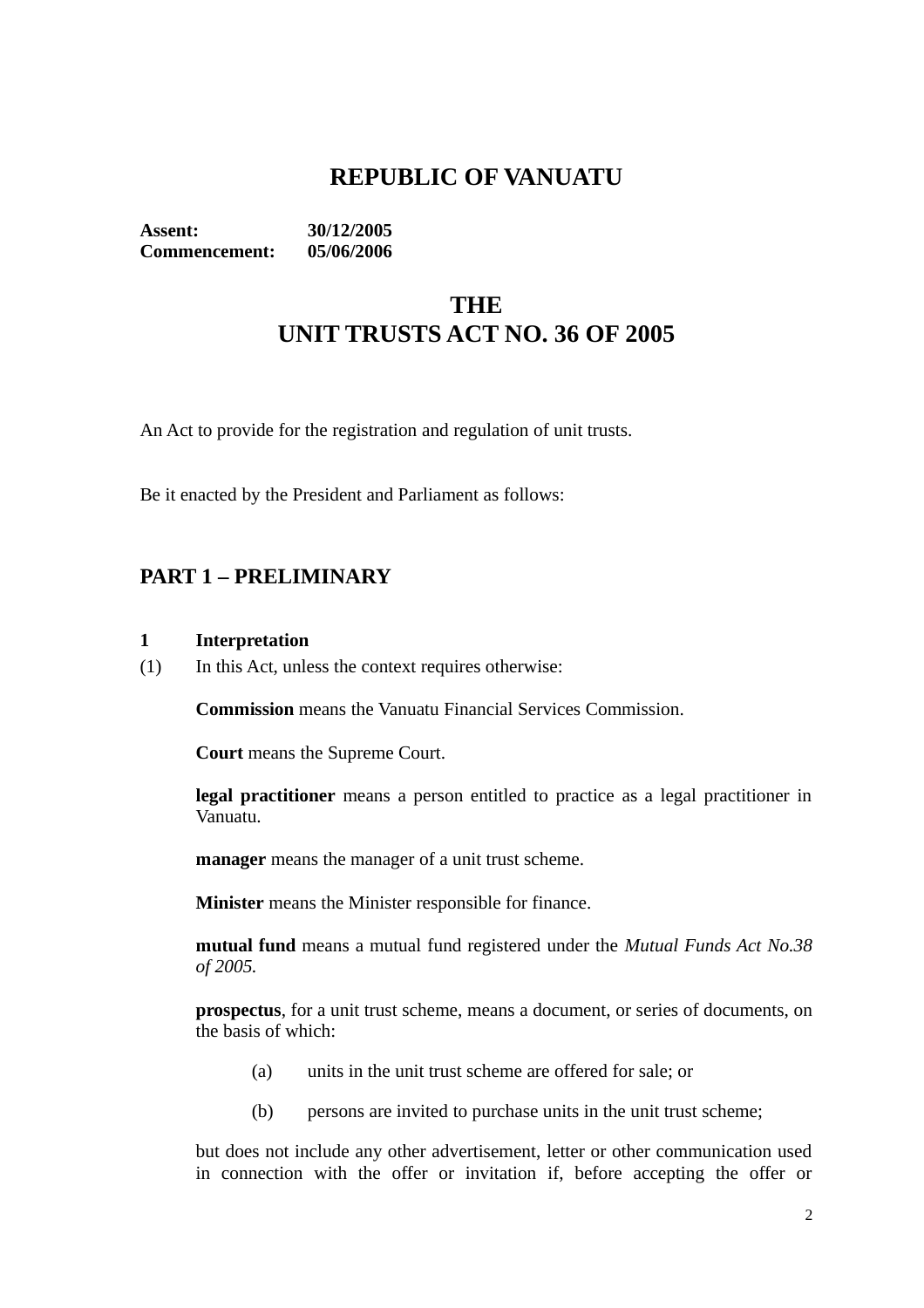invitation, the prospective investor is given the opportunity to consider a prospectus containing information necessary to enable a prospective investor in a unit trust scheme to make an informed decision whether or not to purchase units in the scheme.

**registered** means registered by the Commission.

**trustee** means the person holding the property of a unit trust scheme on trust for the participants in the scheme.

**trust deed** means a deed establishing a unit trust scheme.

**unit**, for a unit trust scheme, means an interest, however described, that may be acquired for consideration under the scheme.

**unitholder** means the holder of a unit in a unit trust scheme.

**Unit Trust Fund** means the fund comprising the income and other assets of a unit trust scheme;

**unit trust scheme** means a scheme established under a trust deed that provides facilities for the participation by a unitholder, as a beneficiary under the trust, in the income, profits and gains arising out of the acquisition, holding, management or disposal of securities or other property.

(2) An expression used in this Act that is used in the *Companies Act [Cap. 191]* has the same meaning given to it under the *Companies Act [CAP 191]*.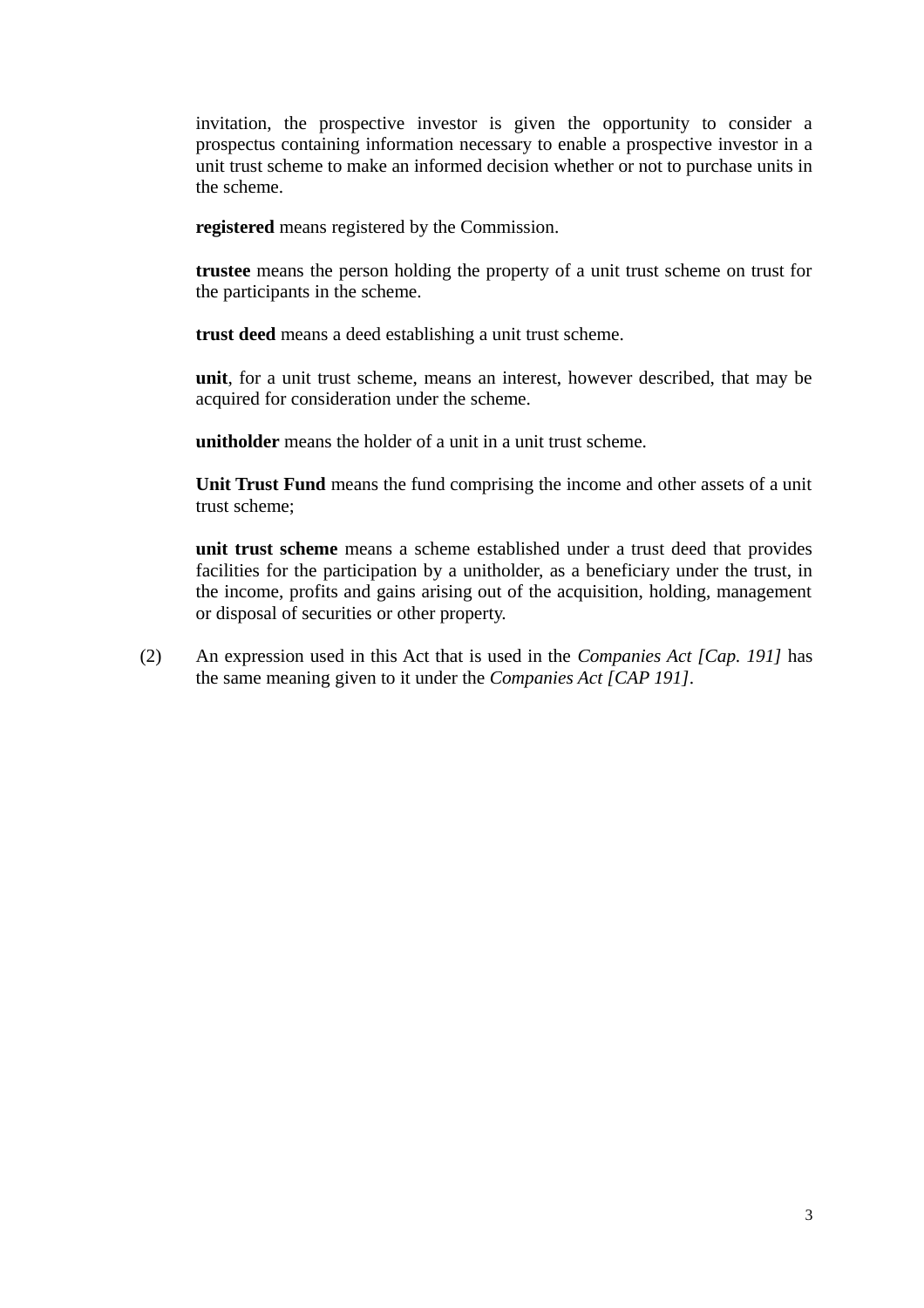## **PART 2 - REGISTRATION AND LICENSING**

## **2 Registered unit trust scheme**

- (1) A person must not set up or manage a unit trust scheme in or from Vanuatu unless:
	- (a) the scheme is registered by the Commission; and
	- (b) the manager of the scheme holds a licence under section 8; and
	- (c) the trustee is a licensed trust company under the *Trust Companies Act [CAP 69]*.
- (2) A person who contravenes or fails to comply with this section is guilty of an offence punishable, on conviction, by a fine not exceeding VT 10,000,000 or imprisonment for a period not exceeding 10 years, or both.

#### **3 Promotion of unregistered scheme prohibited**

- (1) A person must not promote an unregistered unit trust scheme in Vanuatu.
- (2) For the purposes of subsection (1), a person promotes a unit trust scheme by:
	- (a) issuing or causing to be issued an advertisement that:
		- (i) invites persons to take part in the scheme; or
		- (ii) contains information calculated to lead directly or indirectly to persons taking part, or offering to take part, in the scheme; or
	- (b) advising or procuring a person in Vanuatu to take part in the scheme.
- (3) A person who contravenes or fails to comply with this section is guilty of an offence punishable, on conviction, by a fine not exceeding VT 10 million or imprisonment for a period not exceeding 10 years, or both.

#### **4 Managing or acting as trustee of scheme**

- (1) A person must not manage a unit trust scheme unless the person holds a valid manager's licence.
- (2) A person must not act as trustee of a unit trust scheme unless the person is a licensed trust company under the *Trust Companies Act [CAP 69]*.
- (3) A person who contravenes or fails to comply with this section is guilty of an offence punishable, on conviction, by a fine not exceeding VT 10 million or imprisonment for a period not exceeding 10 years, or both.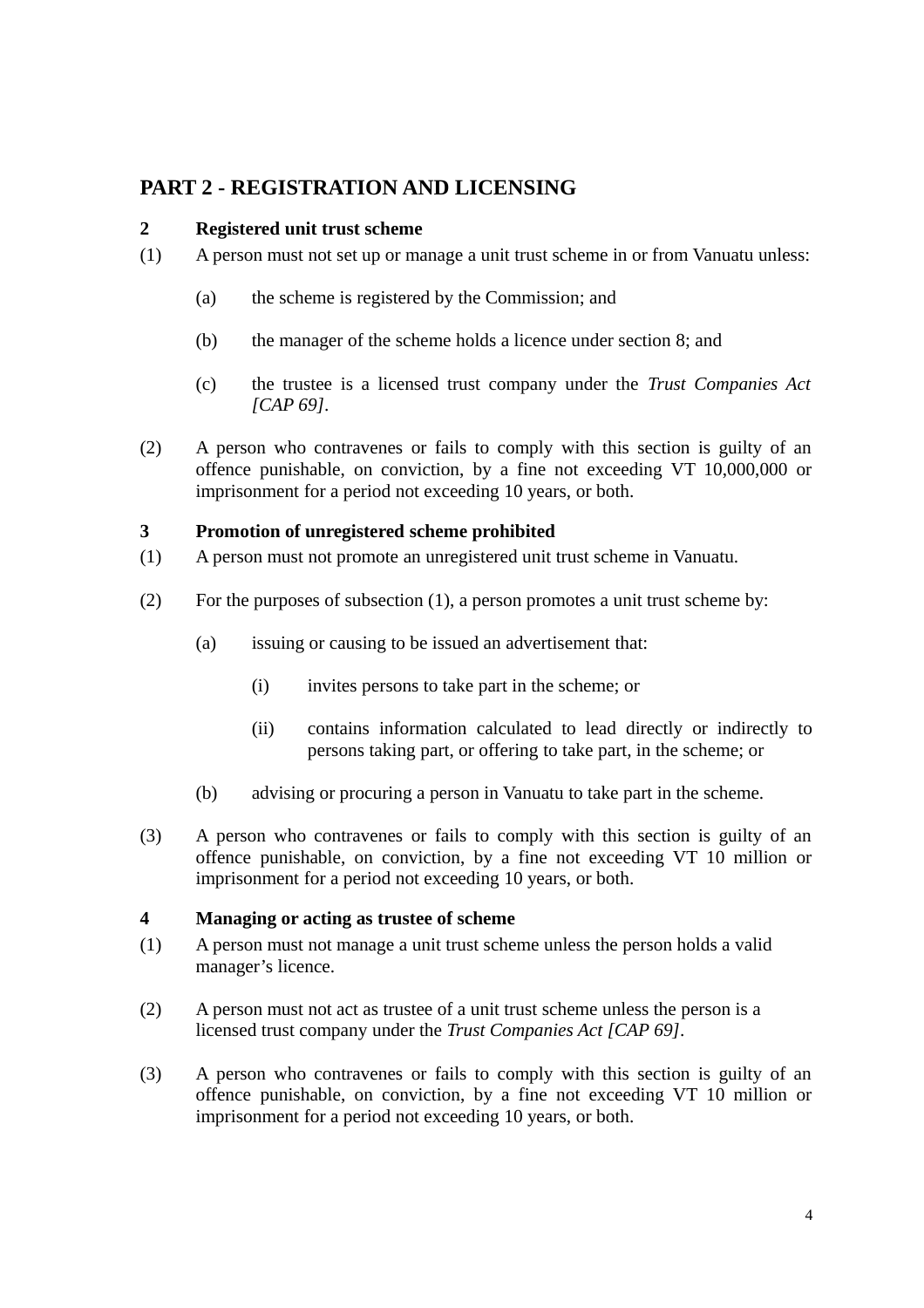## **5 Application for a manager's licence**

- (1) A person proposing to manage a unit trust scheme must apply to the Commissioner for a manager's licence.
- (2) The application must:
	- (a) be in the approved form and signed by the directors of the proposed manager; and
	- (b) be accompanied by:
		- (i) if the manager is a licensed manager under the *Insurance Act No. 54 of 2005* or the *Mutual Funds Act No. 38 of 2005 –* evidence of that licence; and
		- (ii) for the directors of the proposed manager evidence of their financial standing, qualifications, investment knowledge, and experience; and
		- (iii) a copy of the management agreement.

## **6 Application to register a unit trust scheme**

- (1) A person who proposes to establish a unit trust scheme in Vanuatu must apply to the Commission to register the scheme.
- (2) The application must:
	- (a) be made by the manager or proposed manager of the scheme; and
	- (b) be in the approved form; and
	- (c) contain details of the trustee and manager of the unit trust scheme; and
	- (d) be accompanied by:
		- (i) a copy of the trust deed; and
		- (ii) a copy of the business plan; and
		- (iii) a copy of the prospectus.

#### **7 Additional information**

An applicant for a manager's licence or for the registration of a unit trust scheme must give the Commissioner any additional information the Commissioner may need to make a decision on the application.

#### **8 Manager's licence**

- (1) The Commission must issue a manager's licence if:
	- (a) the manager and trustee are independent of each other; and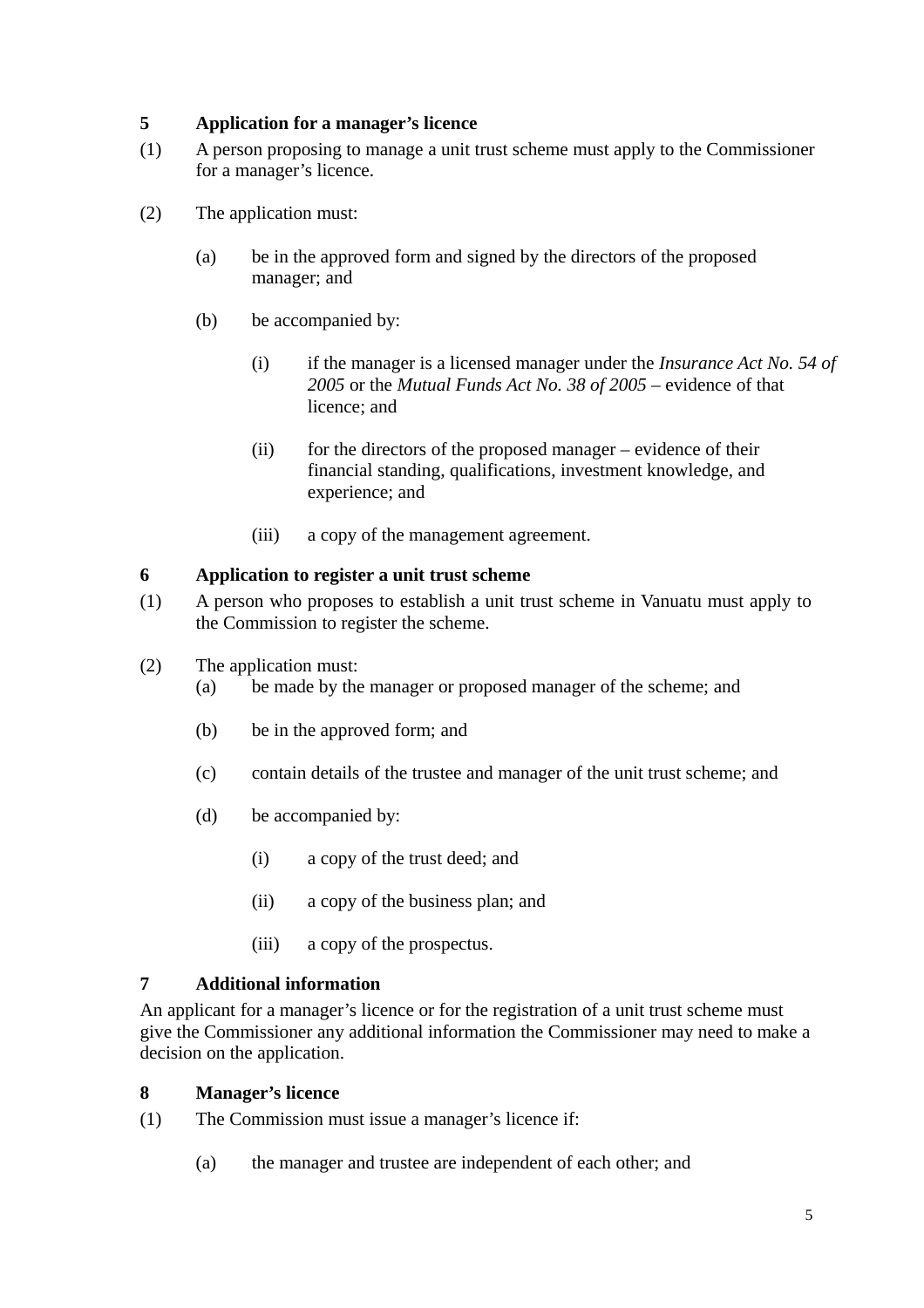- (b) the manager has sufficient investment knowledge and experience; and
- $(c)$  for a manager that is a body corporate each director and manager of the proposed manager has sufficient investment knowledge and experience; and
- (d) the manager's assets exceed its liabilities.
- (2) In determining whether to issue a manager's licence, the Commission is to have regard to the following matters:
	- (a) whether the applicant, or a director or manager of the applicant, holds a manager's licence under the *Insurance Act No. 54 of 2005* or the *Mutual Funds Act No.38 of 2005*; and
	- (b) the financial standing, investment capability and experience of the directors and managers.

## **9 Registration of unit trust scheme**

The Commission may register a unit trust scheme if:

- (a) the scheme complies with the requirements of this Act on:
	- (i) the constitution and management of unit trust schemes; and
	- (ii) the powers and duties of the manager and the trustee; and
	- (iii) the rights and obligations of the unit holders in a unit trust scheme; and
- (b) the trustee is a licensed trust company under the *Trust Companies Act [CAP 69]*; and
- (c) the manager holds a valid licence under section 8; and
- (d) the Commission has been furnished with a copy of the trust deed and a certificate signed by a legal practitioner and attached to the trust deed to the effect that the contents of the deed comply with this Act.

## **PART 3 – UNIT TRUST ADMINISTRATION**

#### **10 Unit Trust Fund**

- (1) The property comprised in the Unit Trust Fund is vested in the trustee and is to be managed by the manager under the supervision of the trustee and in accordance with the trust deed.
- (2) The accounts of a Unit Trust Fund must be audited by an auditor qualified under section 166 of the *Companies Act [CAP 191]*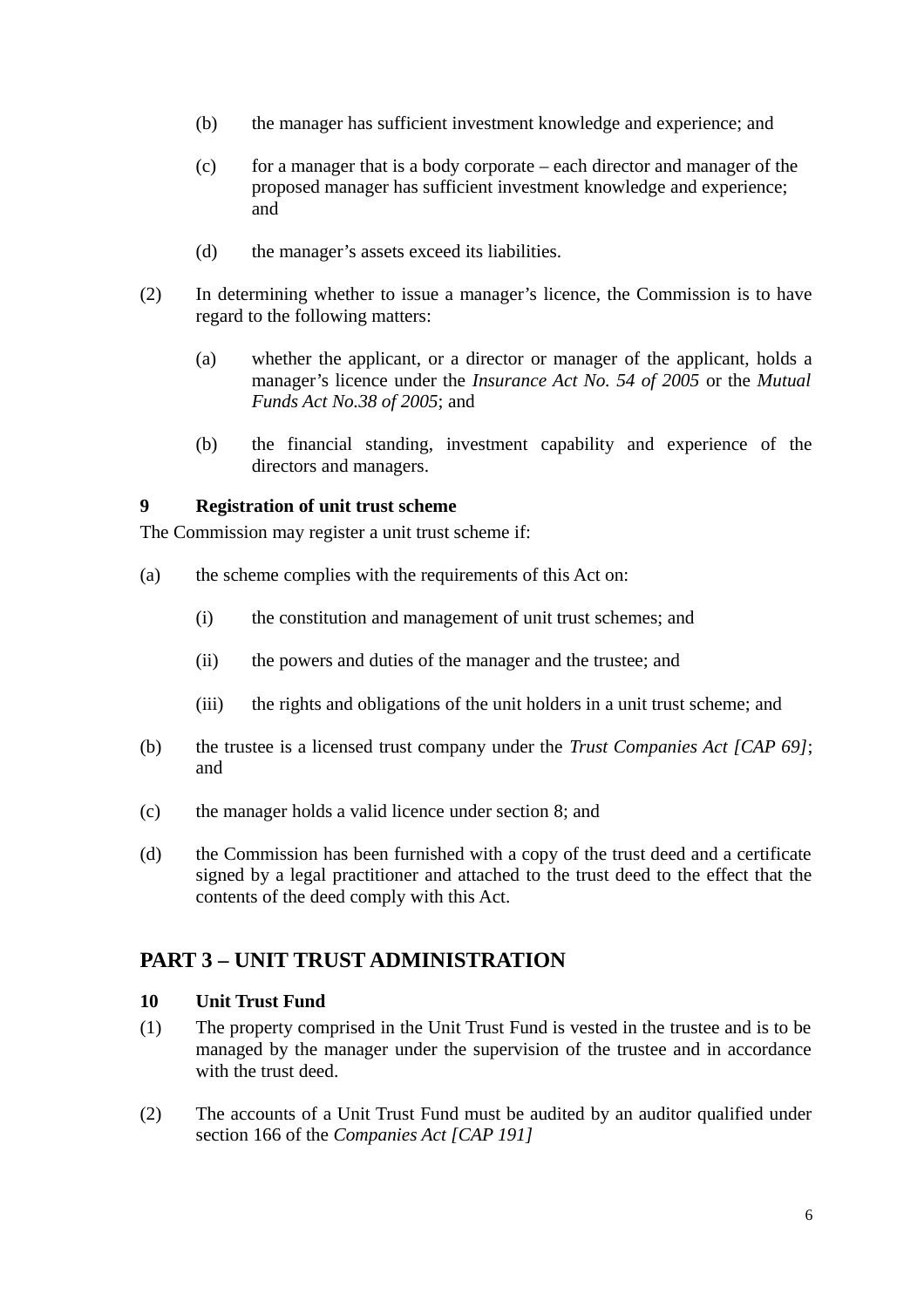## **11 The trust deed**

- (1) A trust deed setting up a unit trust scheme must deal with the following matters:
	- (a) the general directions and limits as to how investments may be made out of the Fund;
	- (b) how units are created, issued and redeemed:
	- (c) the liquidation of units;
	- (d) the fees and commissions payable or chargeable under the scheme;
	- (e) the meetings of unit holders;
	- (f) the duration of the trust;
	- (g) the appointment and removal of the auditor;
	- (h) the audit of the accounts of the Unit Trust Fund;
	- (i) the audit of the accounts of the manager;
	- (j) the circulation of all audited statements of accounts to unit holders;
	- (k) the powers and limits of borrowing and lending by the manager.
- (2) In addition, the trust deed must provide that:
	- (a) a unitholder is entitled to redeem his or her units under the conditions and at the price determined in accordance with the scheme; and
	- (b) the trustee must cause to be distributed to the unit holders all income received from investments made out of the Unit Trust Fund, after deduction of the fees and expenses that are payable under the trust deed.

## **12 Qualifications of a trustee**

- (1) A trustee must:
	- (a) be a licensed trust company; and
	- (b) subject to subsection (2), maintain the capital requirements of subsection 3(3) of the *Trust Companies Act [CAP 69]*; and
	- (c) maintain sufficient assets to meet its expenses and liabilities, including liabilities for the repayment of capital.
- (2) Subject to this Act, the *Trustee Act 1925* of the United Kingdom in its application in Vanuatu applies to a trustee.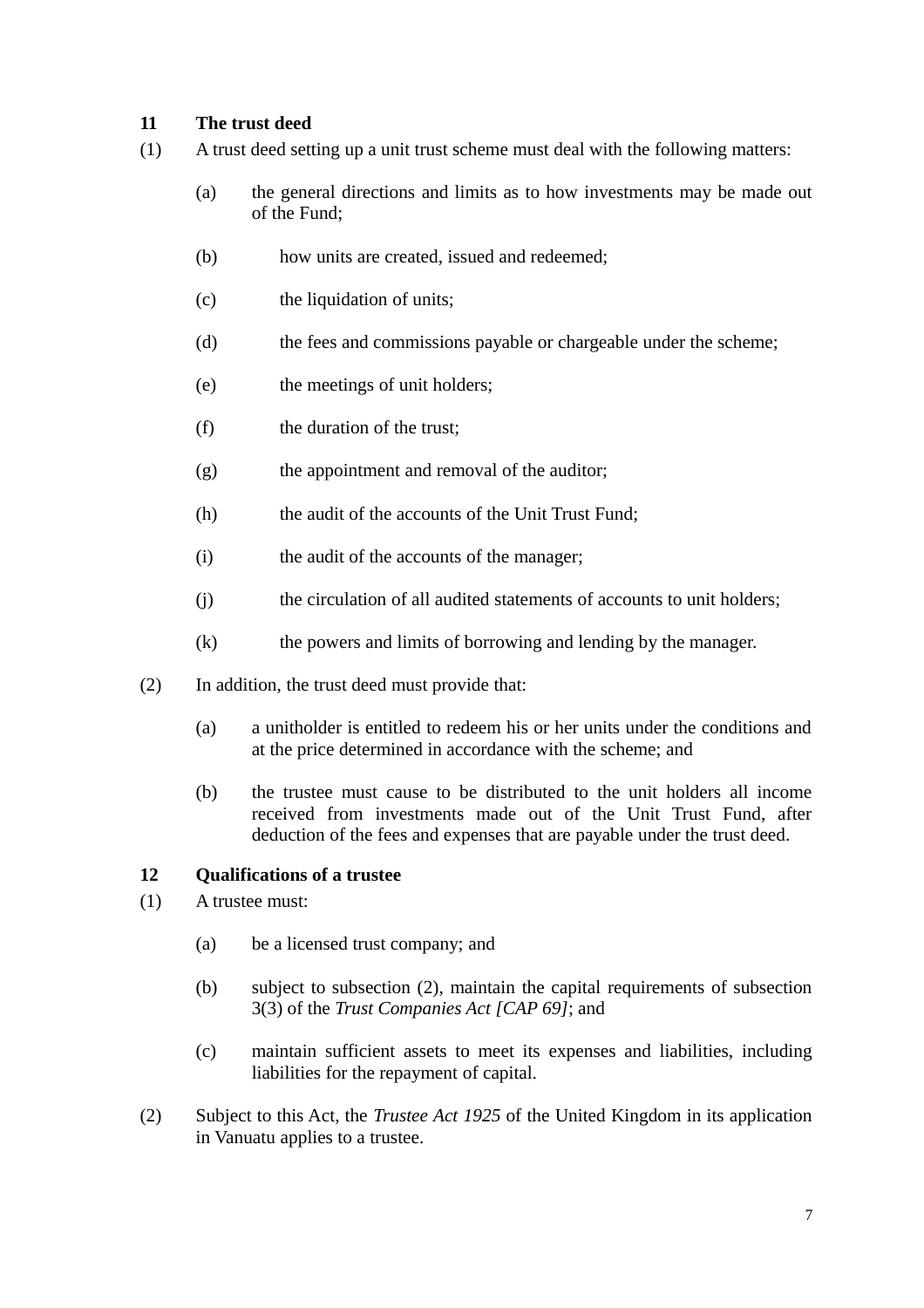## **13 Duties of the manager of a unit trust scheme**

The manager of a unit trust scheme must:

- (a) keep an up to date register of unit holders; and
- (b) publish the buying and selling prices of all units at least on a monthly basis; and
- (c) invest the Unit Trust Fund in the way permitted under the trust deed, ensuring in all the circumstances that the interests of present and potential unit holders as well as of the Unit Trust Fund are protected; and
- (d) exercise due care and diligence in the discharge of its duties in respect of the scheme.

## **14 Liability of trustee and manager**

A provision of the trust deed of a unit trust scheme that seeks to exempt the manager or the trustee of the scheme from liability for failure to exercise due care and diligence as specified in paragraph 13(d) and to otherwise comply with this Act is void.

#### **15 Annual Report of a unit trust scheme**

- (1) The manager of a unit trust scheme must file with the Commission an annual report for the scheme within 3 months of the closing of accounts in every year.
- (2) The annual report must include:
	- (a) the manager's investment report; and
	- (b) a statement of assets and liabilities; and
	- (c) a statement of income and distribution; and
	- (d) a copy of the audited accounts and the auditor's report under subsection 10(2); and
	- (e) details of the fees paid to the manager and trustee during the period covered by the report.
- (3) A person who contravenes or fails to comply with subsection (1) or (2) is guilty of an offence punishable, on conviction, by a fine not exceeding VT 2 million or imprisonment for a period not exceeding 2 years, or both.

#### **16 Publication of scheme particulars**

- (1) The manager of a unit trust scheme that sells units within Vanuatu must publish the following information (*"scheme particulars"*) about the scheme annually:
	- (a) the identity of the trustee and manager; and
	- (b) where the trust deed is held; and
	- (c) the number of units in the scheme, and the price per unit.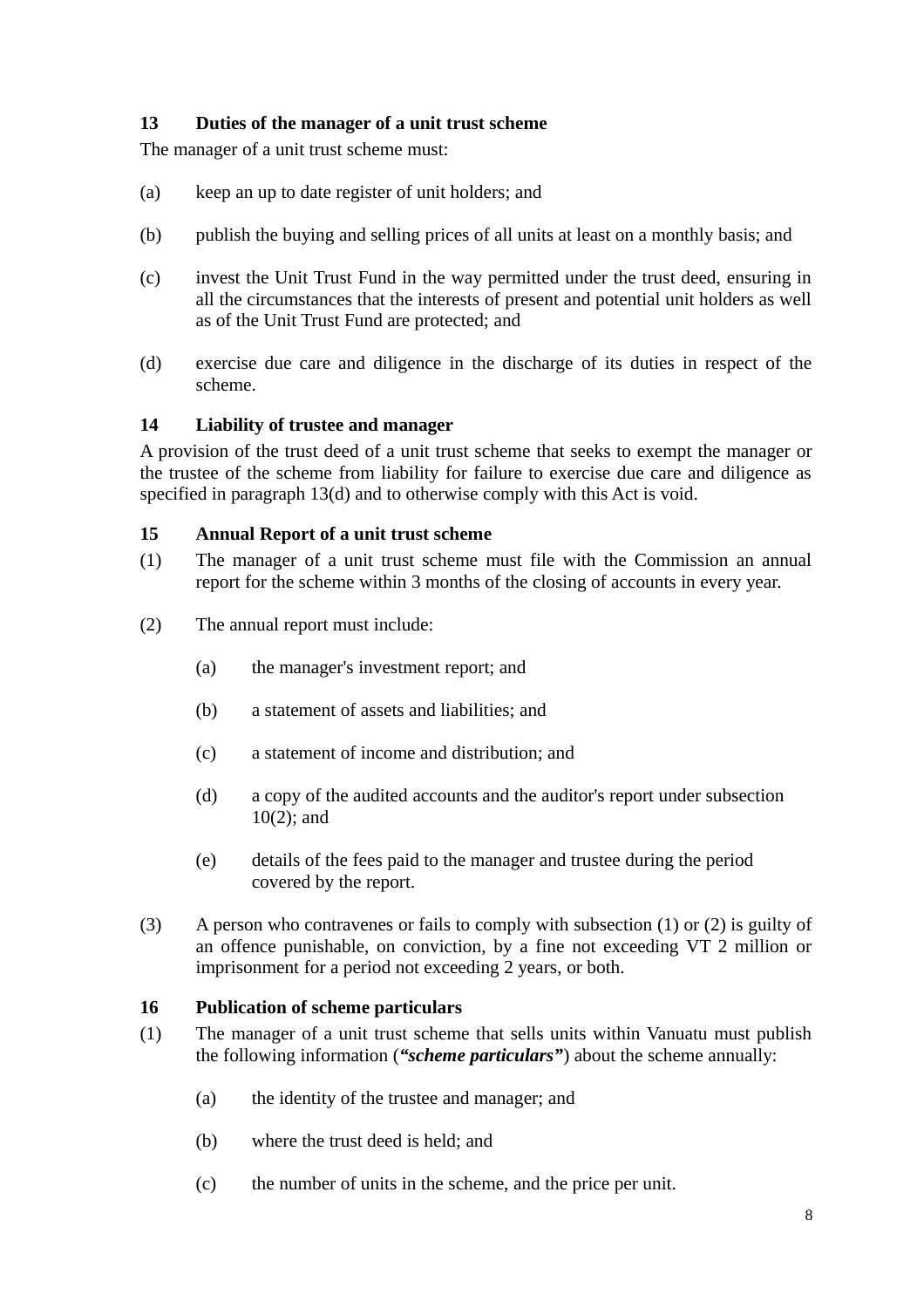- (2) The manager is liable to any person who has become or agreed to become a participant in the scheme and suffered loss as a result of any untrue or misleading statement in the scheme particulars or the omission from them of any material information.
- (3) Subsection (2) does not affect any other liability that a person may incur.

#### **17 Proposed alteration of unit trust scheme and replacement of manager and trustee**

- (1) A unit trust scheme must not be altered, and the trustee or manager of a unit trust scheme must not be replaced, without the written approval of the Commission.
- (2) The manager of a unit trust scheme must give written notice to the Commission if it proposes to:
	- (a) alter the unit trust scheme; or
	- (b) replace the trustee of the scheme.
- (3) The trustee of a unit trust scheme must give written notice to the Commission if it proposes to replace the manager of the scheme.
- (4) A notice under subsection (2) or (3), must be given at least 21 days before the alteration or replacement is made.
- (5) The Commission must not approve an alteration or a replacement under subsection (1) unless:
	- (a) for an alteration to the unit trust scheme:
		- (i) the manager gives the Commission a certificate signed by a legal practitioner that the trust deed as altered will comply with this Act; or
		- (ii) the Commission is satisfied that the trust deed as altered will comply with this Act; and
	- (b) for a replacement of trustee or manager the Commission is satisfied that the new trustee or manager satisfies the requirements of this Act.
- (6) The Commission may require the trustee or manager to produce sufficient information to the Commission to enable the Commission to be satisfied with any of the matters mentioned in subsection (5).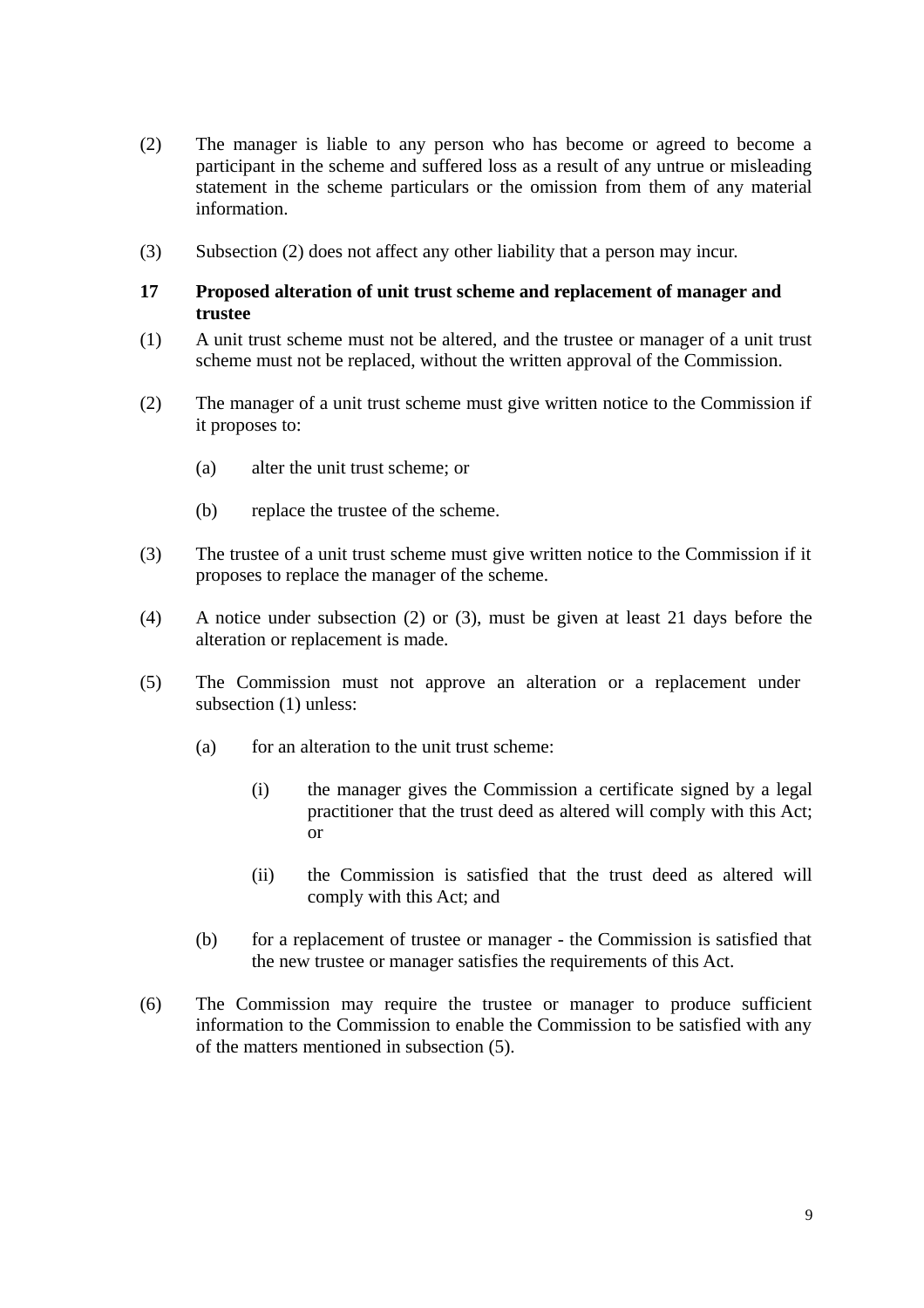## **PART 4 - SUPERVISION**

#### **18 Powers of the Commission**

- (1) In the performance of its functions under this Act, the Commission may:
	- (a) at any reasonable time request the manager or an officer designated by the manager, to have access to the books, records, and other documents and financial records of the manager of a unit trust scheme; and
	- (b) at any reasonable time request the manager, or an officer designated by the manager, for the information or explanation the Commission may reasonably require to enable the Commission to perform its functions under this Act; and
	- (c) direct the manager of a unit trust scheme to have an immediate independent audit performed of the scheme's accounts, as at the date specified by the Commission, and to file the accounts with the Commission within the reasonable time the Commission determines; and
	- (d) examine the affairs or business of the manager of a unit trust scheme or another person carrying on, or who at any time since the coming into operation of this Act has carried on, the business of managing unit trusts, to ensure:
		- (i) that the manager is complying with this Act or the conditions of its licence; or
		- (ii) that the manager is of sound financial position and is carrying on its business in a satisfactory manner.
	- (2) A request or direction under subsection (1) must:
		- (a) be made in writing; and
		- (b) state the time within which the request or direction must be complied with.
	- (3) A person who refuses or fails to comply with a written request or direction is guilty of an offence punishable, on conviction, by a fine not exceeding VT 2 million or imprisonment for a period not exceeding 2 years, or both.

#### **19 Search warrants**

If a magistrate is satisfied on information given on oath by the Commissioner that:

(a) the manager of a unit trust scheme refuses to comply with a request of the Commission made under paragraph 18(a) to have access to books, records or other documents; or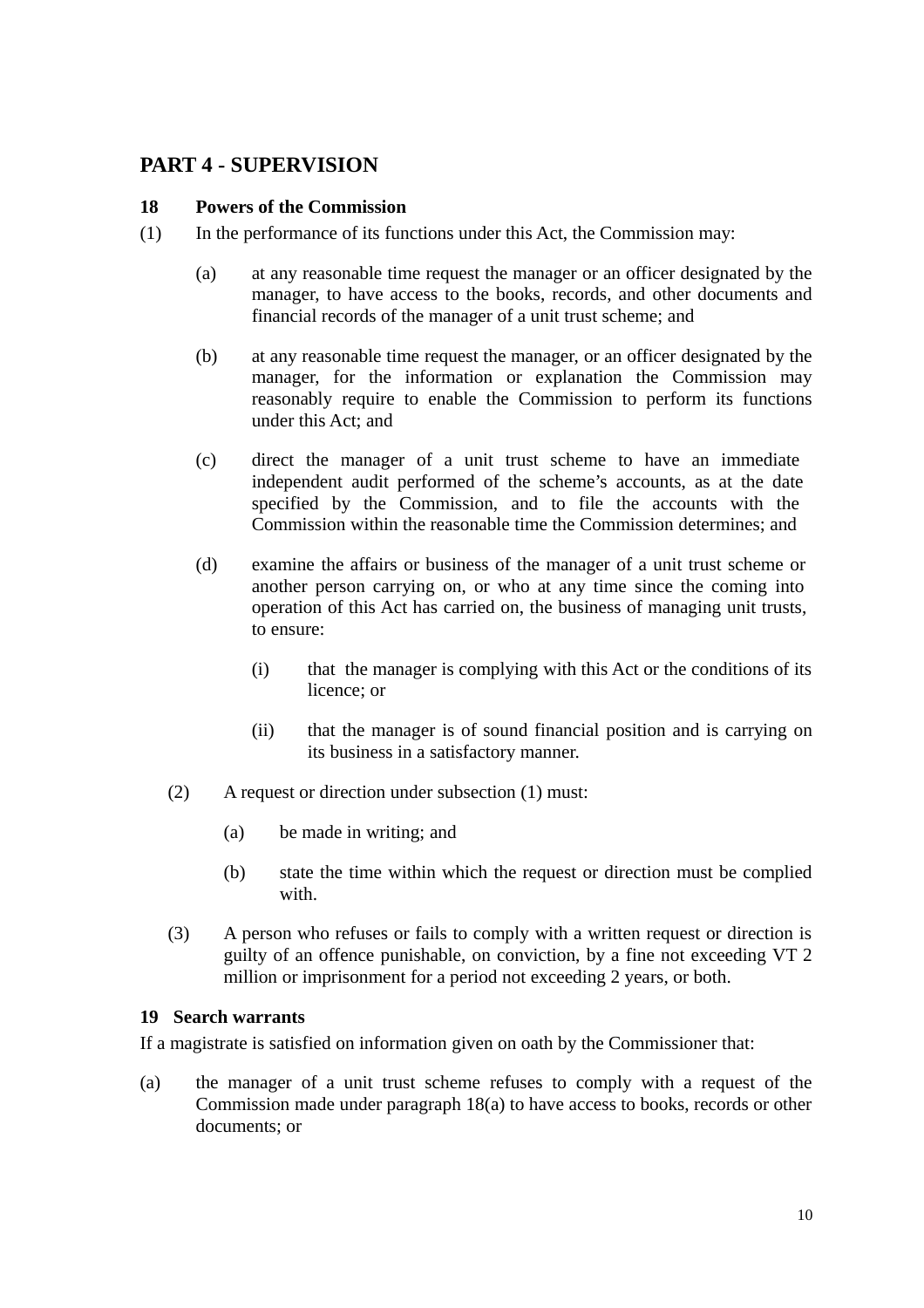(b) there are reasonable grounds for suspecting that an offence under this Part has been or is being committed and that evidence of the commission of the offence is to be found at the premises or in the vehicle, vessel or aircraft specified in the information,

the magistrate may grant a search warrant authorising the Commissioner, together with any other person named in the warrant, to enter and search the premises, vehicle, vessel or aircraft and to seize any books, records or other documents found in the premises, vehicle, vessel or aircraft that are relevant to the inquiry.

## **20 Examination of manager's affairs**

- (1) The Commission must examine the affairs of the manager of a unit trust scheme if the Commission has reasonable grounds for believing that the manager:
	- (a) has ceased to carry on the business for which it was licensed; or
	- (b) is carrying on business while insolvent; or
	- (c) has gone into liquidation, has been wound up or is otherwise dissolved; or
	- (d) has undertaken business other than that for which it is licensed at the time; or
	- (e) has carried on business in contravention of the provisions of this Act or another law; or
	- (f) is carrying on business in contravention of any of the conditions subject to which the licence was granted or has had imposed upon it; or
	- (g) is carrying on business in a manner which is likely to be detrimental to the interest of the public, its creditors or unit holders; or
	- (h) is carrying on business in a manner which falsely represents its status or licence or which would be deemed as misrepresentation.
- (2) If the Commission examines the affairs of a manager under subsection (1), the Commission may:
	- (a) require the manager to cease the issue or redemption, or both the issue and redemption, of units under the scheme for a period specified by the Commission; and
	- (b) appoint (at the manager's expense) another person to manage the unit trust scheme in the best interests of the unit holders; and
	- (c) direct the manager to provide the additional capital or guarantees or other financial support that the Commission considers necessary; and
	- (d) direct the manager not to make investments of a specific class or of more than a specified percentage of the fund in any specified class.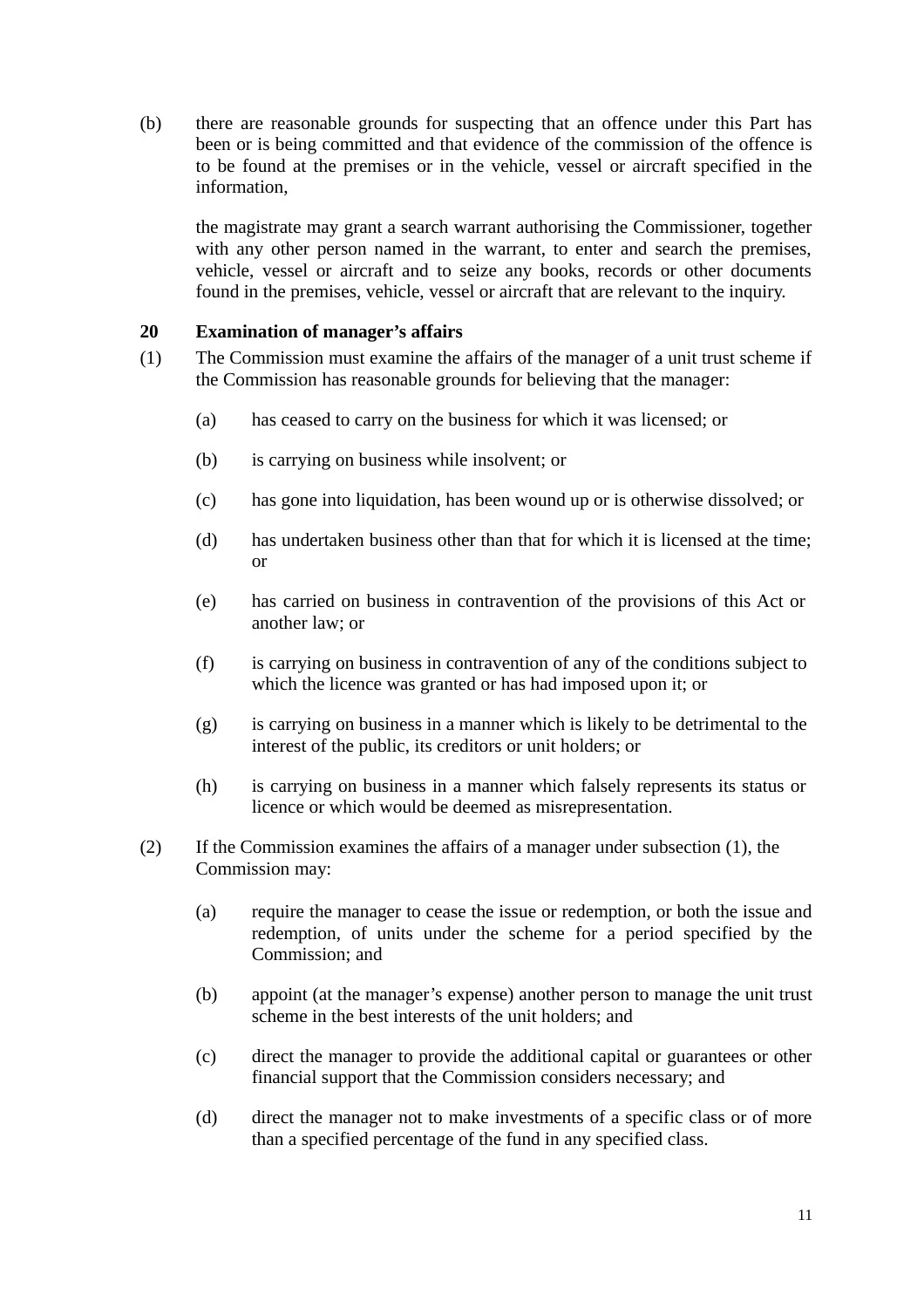## **21 Cancellation of registration of unit trust scheme**

- (1) The Commission may cancel the registration of a unit trust scheme if:
	- (a) any of the requirements for registering the scheme are no longer satisfied; or
	- (b) it is undesirable in the interests of the unit holders or potential unit holders that the scheme should continue; or
	- (c) the manager or the trustee has contravened or failed to comply with a provision of this Act; or
	- (d) the manager or the trustee has given false, inaccurate or misleading information to the Commission; or
	- (e) the manager or the trustee has asked the Commission to cancel the registration of the scheme.
- (2) For the purposes of paragraph (2)(b), the Commission may take into account any matter relating to:
	- (a) the scheme; or
	- (b) the manager or trustee of the scheme; or
	- (c) a director or controller of the manager or trustee; or
	- (d) a person employed by or associated with the manager or trustee in connection with the scheme.
- (3) The Commission must give the manager and trustee of the scheme at least 28 days written notice that it proposes to cancel the scheme registration.
- (4) The notice must:
	- (a) set out the grounds on which the Commission proposes to cancel the scheme's registration; and
	- (b) state that the manager and trustee have 28 days from the date of the notice to state why the scheme's registration should not be cancelled.
- (5) The Commissioner must take any representations from the manager and trustee into account when deciding whether or not to cancel the registration.

## **22 Suspension and winding up**

(1) The Commission may, for any of the reasons specified in subsection 21(1), issue a suspension notice requiring the manager to cease the issue or redemption, or both the issue and redemption, of units under the scheme.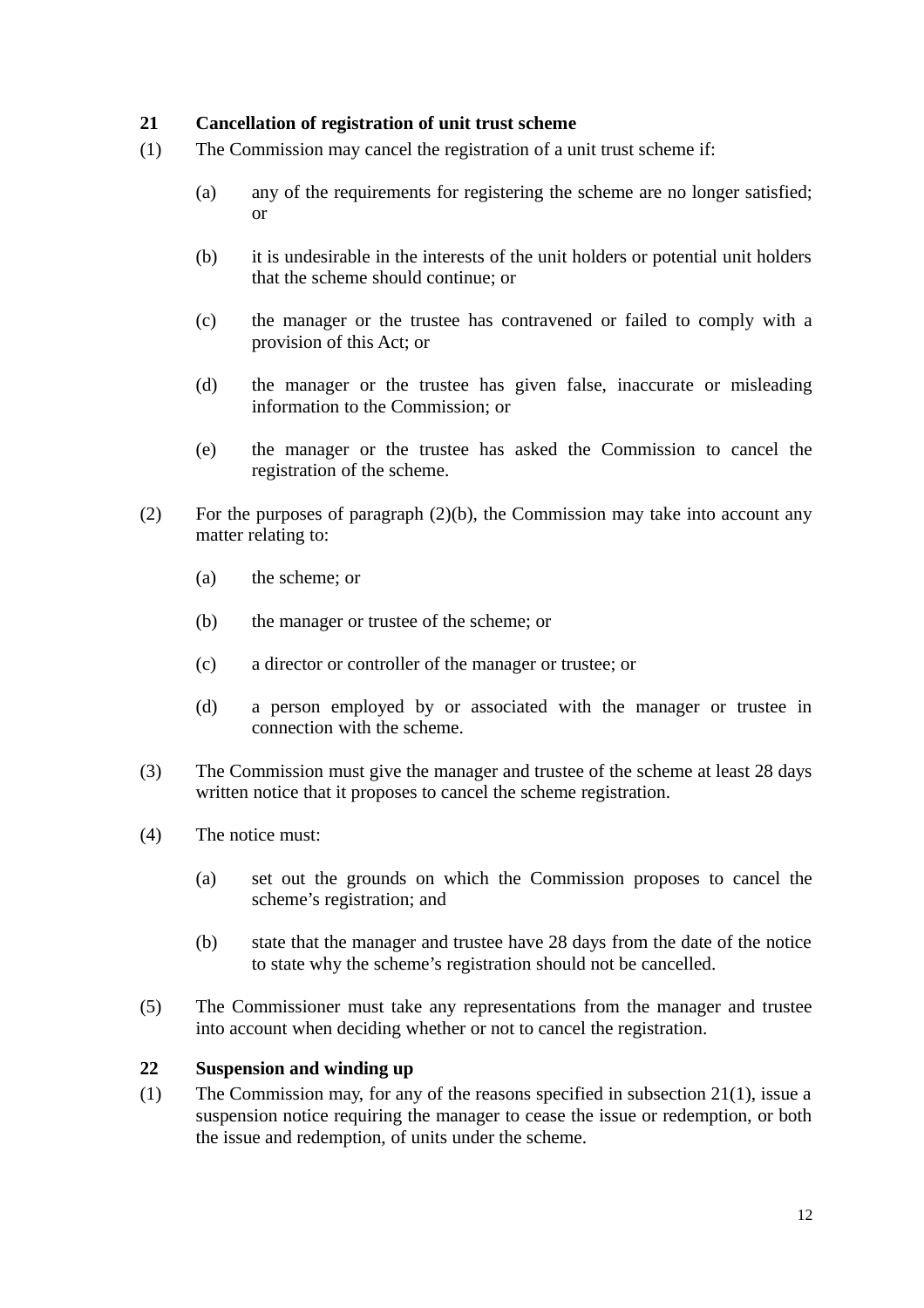- (2) A suspension notice remains in force for one month or a shorter period stated in the notice, and cannot be renewed.
- (3) The Court may, for any of the reasons specified in subsection 21(1), order that:
	- (a) the manager of a unit trust scheme cease the issue or redemption, or both the issue and redemption, of units under the scheme on a date specified in the direction until a later date specified in that or another direction; or
	- (b) the manager and trustee of a unit trust scheme wind the scheme up by the date specified in the order.

## **23 Injunction**

- (1) The Court may, on an application by the Commission:
	- (a) grant an injunction restraining the contravention of any provision of this Act if there is reasonable likelihood that a person will contravene or repeat the contravention of the provision; and
	- (b) make an order:
		- (i) requiring that person or another person who appears to the Court to have been knowingly concerned in the contravention to take the steps the Court may direct to remedy it; and
		- (ii) requiring the person to give the Court, accounts or other information required to assist the Court to determine what profits have accrued and to determine how any amounts are to be paid or distributed; and
		- (iii) requiring the accounts or information to be verified as the Court directs.
- (2) The Court may make an order under paragraph (1)(b) if it is satisfied that:
	- (a) the profits have accrued to a person as a result of his or her contravention of a provision of this Act; or
	- (b) an investor in the scheme has suffered loss or been otherwise adversely affected as a result of that contravention.

## **24 Restitution order**

- (1) The Court may, on an application made under section 23, also order the person concerned to pay into Court, or appoint a receiver to recover from the person, an amount that appears to the Court to be just, having regard to the facts of the case.
- (2) An amount paid into Court by or recovered from a person because of an order under subsection (1) must be paid out to persons who have suffered loss or have been adversely affected, as set out in subsection 23(2)(b).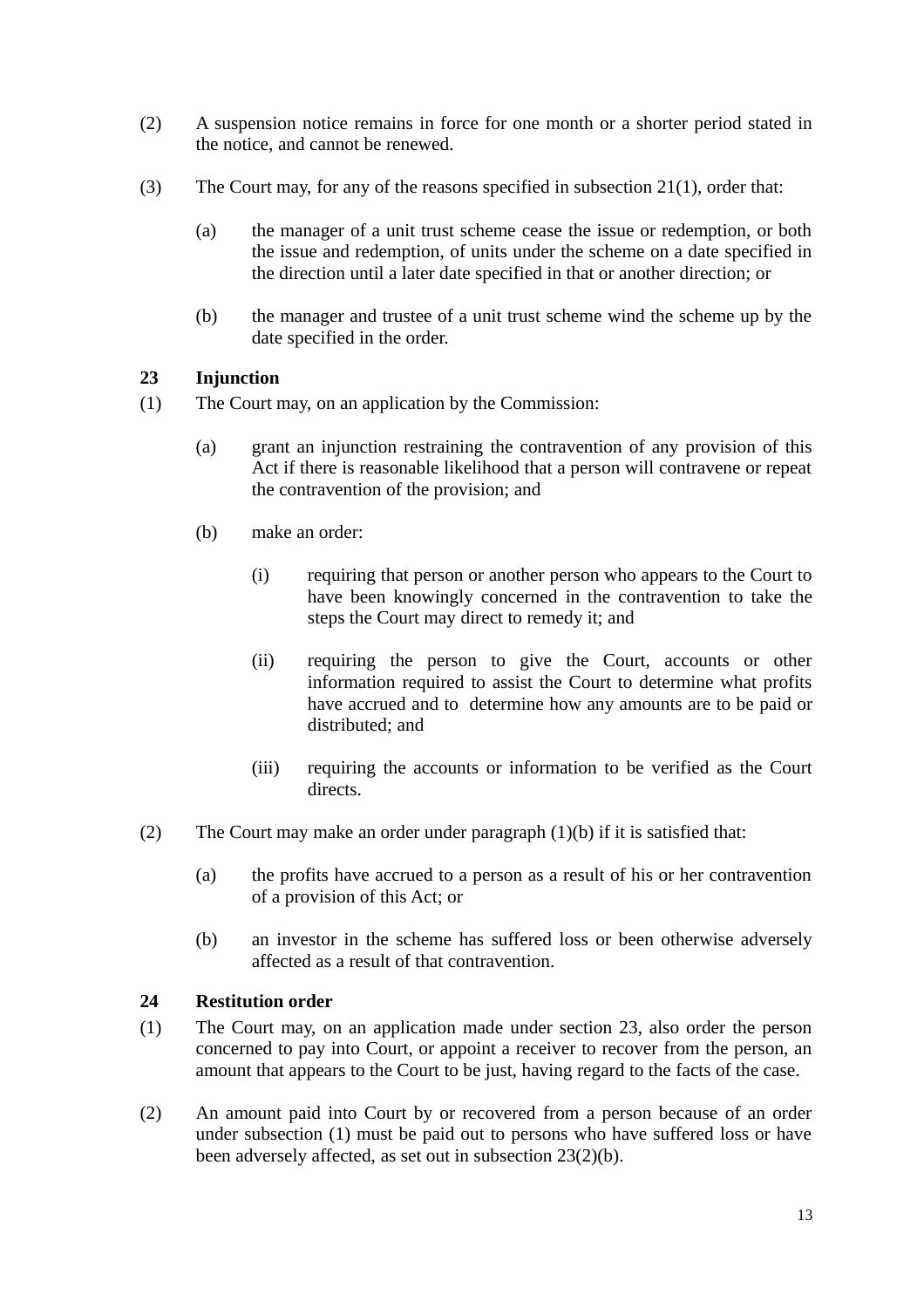(3) Nothing in this section or section 23 affects the right of a person other than the Commission to bring proceedings about the matters to which this section or section 23 applies.

## **25 Applications to Court**

- (1) In any of the circumstances stated in subsection 20(1), the Commission may apply to the Court:
	- (a) for an order removing the manager or trustee of the unit trust scheme, or both of them, and replacing either or both of them by a person or persons nominated by the Commission and appearing to the Commission to satisfy the requirements of this Act; and
	- (b) if it appears to the Commission that no person, or no suitable person, satisfying those requirements is available, for an order removing the manager or trustee, or both of them, and appointing a receiver to wind up the scheme.
- (2) On an application under this section, the Court may make any order it thinks fit and, on the application of the Commission, may rescind an order made under paragraph 1(b) and substitute an order of the kind mentioned in paragraph (1)(a).
- (3) Subsection (2) does not apply to a receiver appointed by an order made under paragraph 1(b).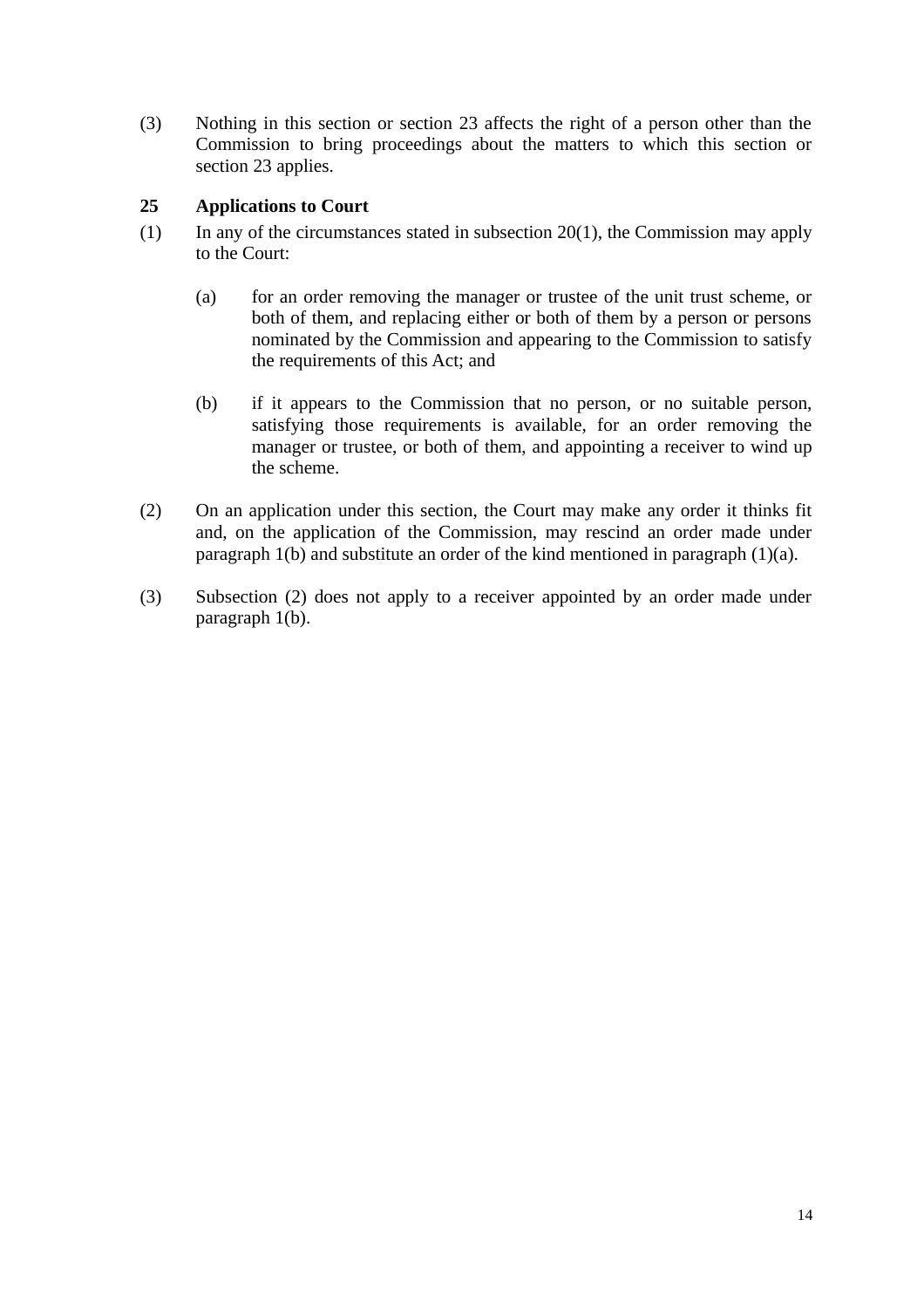## **PART 5 - MISCELLANEOUS**

## **26 Disclosure of information to overseas regulatory authority**

- (1) To assist an overseas regulatory authority that has requested information in connection with inquiries being carried out by it, the Commission may disclose to the regulatory authority information that the Commission has acquired in connection with the performance of its duties under this Act, that the Commission considers appropriate.
- (2) The Commission must not disclose information to the authority unless it is satisfied that:
	- (a) the information requested by the authority is for the purposes of its regulatory functions; and
	- (b) the information requested is not related directly or indirectly to the imposition, calculation and collection of taxes or the enforcement of exchange control regulations; and
	- (c) the authority is subject to adequate legal restrictions on further disclosures.
- (3) In this section, **overseas regulatory authority** means an authority that in a country outside Vanuatu exercises a function corresponding to the functions of the Commission under this Act or the *Financial Services Commission Act No.35 of 1993.*

#### **27 Disclosure of information to the Financial Intelligence Unit**

- (1) If the Commission has reasonable grounds for believing that money in a unit trust fund is involved in a money laundering offence or a financing of terrorism offence, the Commission must disclose this to the Financial Intelligence Unit.
- (2) In this section, **Financial Intelligence Unit, money laundering offence** and **financing of terrorism offence** each have the same meaning as **provided for** in the *Financial Transactions Reporting Act No. 33 of 2000* and the *Counter Terrorism and Transnational Organised Crime Act No.29 of 2005.*

## **28 Offences**

A person who contravenes or fails to comply with a provision of this Act for which no penalty is expressed is guilty of an offence punishable, on conviction, by a fine not exceeding VT 1,000,000.

#### **29 Fees**

The following fees are payable under this Act:

- (a) for registration of a unit trust scheme  $-$  USD1,000; and
- (b) for a manager's licence USD1,000; and